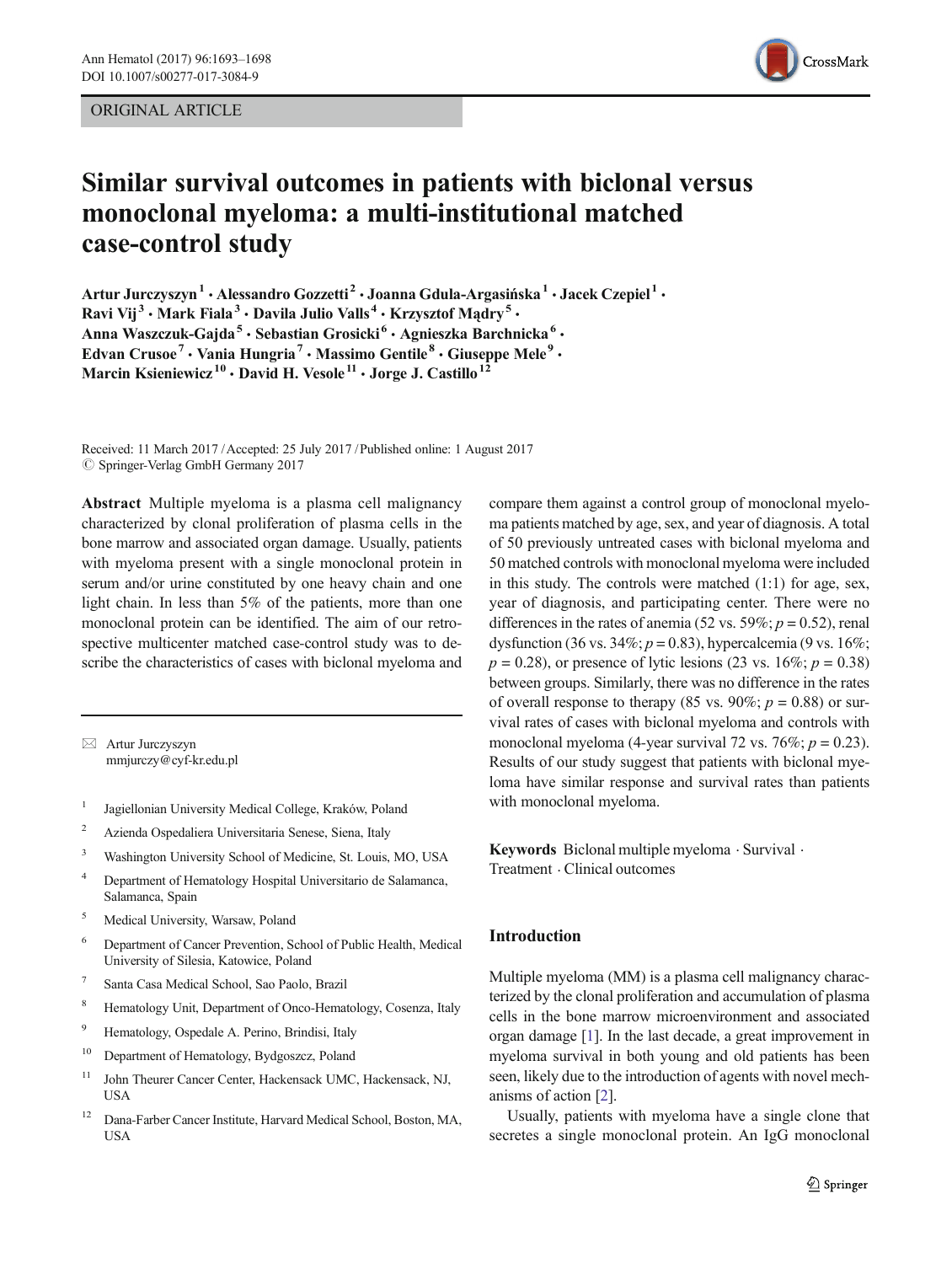protein is produced in more than 50% of cases and IgA in 20% of cases. Another 20% of cases produce only monoclonal light chains [\[3\]](#page-4-0). In less than 5% of the patients, however, more than one monoclonal protein can be identified in serum and/or urine protein electrophoresis and immunofixation [[4\]](#page-4-0). Given its rarity, data on response to treatment and survival of patients with biclonal myeloma are limited to case reports and small case series [[5](#page-4-0)–[10](#page-4-0)].

The aim of our retrospective multicenter matched casecontrol study was to describe the characteristics of cases with biclonal myeloma and compare them against a control group of monoclonal myeloma patients matched by age, sex, year of diagnosis, and participating center to further investigate the actual effect of biclonality on the outcomes of patients with myeloma.

# Methods

#### Case selection

Between 2001 and 2015, cases were defined as previously untreated patients with a diagnosis of biclonal myeloma identified from the medical records at participating institutions. Biclonal myeloma was defined by the presence of two clones identified by serum or urine protein electrophoresis (SPEP/UPEP) and immunofixation (IFX).The clones could be of different heavy chain isotype (e.g., IgG, IgA or IgM), discordant FLC in the same heavy chain isotype (e.g., IgG kappa and IgG lambda), or discordant free light chain (FLC) in addition to a heavy chain isotype (e.g., IgG kappa and free lambda). Controls were defined as patients diagnosed with monoclonal myeloma based on SPEP, UPEP, and/or IFX, and were matched 1:1 for age  $(\pm 2 \text{ years})$ , sex, year of diagnosis  $(\pm 2 \text{ years})$ , and participating center. Pathological reports and/or samples were reviewed by expert hematopathologists at the participating institutions. The study protocol was reviewed and approved by the Institutional Review Board of each participating institution.

#### Data analysis

Clinical data were gathered from the medical records of patients fulfilling the inclusion criteria. Clinical parameters included age (in years), sex, heavy chain and light chain isotypes, hemoglobin level, serum calcium and lactate dehydrogenase (LDH) levels, estimated glomerular filtration rate (GFR), presence vs. absence of lytic bone lesions (as assessed by skeletal surveys or magnetic resonance imaging), international scoring system (ISS stage 1, 2, and 3), cytogenetic abnormalities (high risk vs. other), and overall survival (OS) time. Data on frontline treatment and response to treatment were also

obtained. OS was defined as the time in months from diagnosis to last follow-up or death. Response to therapy was categorized into complete response (CR), very good partial response (VGPR), partial response (PR), and no response (NR) [\[11](#page-4-0)]. For this analysis, CR includes stringent and near CR, and NR includes stable and progressive disease. The distribution of missing data appeared random, and was as follows (biclonal vs. monoclonal): hemoglobin (4 vs. 8%), calcium level (10 vs. 2%), LDH level (6 vs. 10%), presence of bone lytic lesions (6 vs. 2%), and ISS stage (2 vs. 6%). All other data were complete.

#### Statistical analysis

The chi-square and the rank-sum tests were used to compare categorical and continuous variables, respectively. For the survival analysis, the Kaplan-Meier method was used to generate survival curves, which were then compared using the log-rank test. The Cox proportional-hazard regression method was used to fit univariate survival models reported as hazard ratio (HR) with 95% confidence intervals (CI). Due to high rates of missing data, cytogenetic abnormalities were not included in the survival analyses. All reported  $p$  values are two-sided, and were considered significant if less than 0.05. Calculations and graphics were obtained using the statistical software STATA version 13.1 (College Station, Texas, USA).

# **Results**

A total of 50 cases with biclonal myeloma and 50 matched controls with monoclonal myeloma were included in this study. Of the 50 biclonal myeloma cases, 20 (40%) were IgG (major clone) and IgA (minor clone), 10 (20%) were IgA and IgG, 8 (16%) were IgG and discordant FLC, 6 (12%) were IgG and IgM, 3 (6%) were IgG and IgG, 2 (4%) were IgA and discordant FLC, and 1 (2%) was IgA and IgM. Of the 50 monoclonal myeloma controls, 34 (68%) were restricted for IgG, 12 (24%) for IgA, and 4 (8%) for FLC. The clinical characteristics of cases and matched controls are shown in Table [1.](#page-2-0) There were no differences between biclonal myeloma cases and monoclonal myeloma controls with regards to age, sex, hemoglobin levels, estimated GFR, calcium levels, LDH levels, presence of lytic lesions, ISS stage, epoch of diagnosis, and region of participating center. Also, there were no statistical differences between cases and controls with regards to laboratory values, presence of lytic lesions, as well as frontline treatment modalities used. Regarding response, there were no differences in overall response (83 vs. 91%, respectively) as well as major response rates (50 vs. 58%, respectively) between biclonal and monoclonal myeloma patients.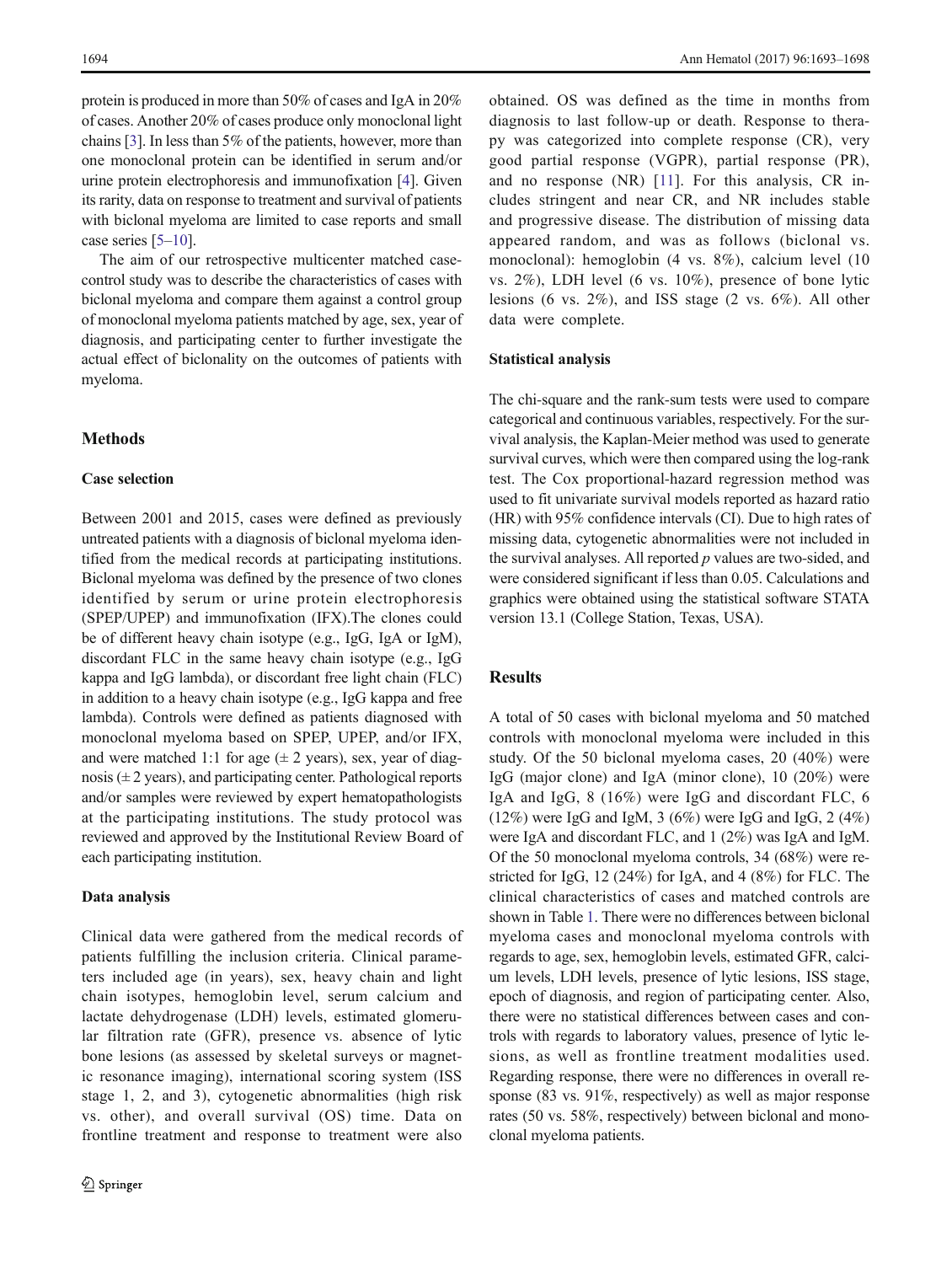#### <span id="page-2-0"></span>Table 1 Patients' characteristics of biclonal myeloma cases versus matched monoclonal myeloma controls

|                                                                           | Biclonal myeloma cases ( $n = 50$ ) | Monoclonal myeloma controls ( $n = 50$ ) | $p$ value |
|---------------------------------------------------------------------------|-------------------------------------|------------------------------------------|-----------|
| Age                                                                       |                                     |                                          |           |
| Median (IQR)                                                              | $65(58-72)$                         | $64(58-71)$                              | 0.94      |
| Sex                                                                       |                                     |                                          |           |
| Female<br>Male                                                            | 24 (48%)<br>26 (52%)                | 24 (48%)<br>26 (52%)                     | 1.00      |
| Hemoglobin                                                                |                                     |                                          |           |
| $\geq 10$ g/dl<br>$< 10$ g/dl                                             | 23 (48%)<br>25 (52%)                | 19 $(41\%)$<br>27 (59%)                  | 0.52      |
| <b>Estimated GFR</b>                                                      |                                     |                                          |           |
| $> 60$ ml/min/1.73 m <sup>2</sup><br>$\leq 60$ ml/min/1.73 m <sup>2</sup> | 32 (64%)<br>18 (36%)                | 33 (66%)<br>17 (34%)                     | 0.83      |
| Calcium level                                                             |                                     |                                          |           |
| Normal<br>Elevated                                                        | 41 (91%)<br>4(9%)                   | 41 (84%)<br>8(16%)                       | 0.28      |
| LDH level                                                                 |                                     |                                          |           |
| Normal<br>Elevated                                                        | 40 (85%)<br>7(15%)                  | 36 (82%)<br>8(18%)                       | 0.67      |
| Lytic lesions                                                             |                                     |                                          |           |
| Absent<br>Present                                                         | 11 $(23%)$<br>36 (77%)              | 8(16%)<br>41 (84%)                       | 0.38      |
| Stage                                                                     |                                     |                                          |           |
| ISS stage 1<br>ISS stage 2                                                | 12 (24%)<br>17 (35%)                | 19 (40%)<br>13 (27%)                     | 0.25      |
| ISS stage 3                                                               | 20(41%)                             | 15 (32%)                                 |           |
| Cytogenetic abnormalities                                                 |                                     |                                          |           |
| High risk<br>Other abnormalities                                          | 5(17%)<br>24 (83%)                  | 8(28%)<br>21 (72%)                       | 0.35      |
| Epoch of diagnosis                                                        |                                     |                                          |           |
| 2001-2005<br>2006-2010                                                    | $5(10\%)$<br>16(32%)                | 3(6%)<br>15 (30%)                        | 0.71      |
| 2011-2015                                                                 | 29 (58%)                            | 32 (64%)                                 |           |
| Region                                                                    |                                     |                                          |           |
| Europe<br><b>USA</b>                                                      | 29 (58%)<br>16 (32%)                | 29 (58%)<br>16 (32%)                     | 1.00      |
| Latin America                                                             | $5(10\%)$                           | $5(10\%)$                                |           |

GFR glomerular filtration rate, LDH lactate dehydrogenase, ISS international scoring system

Similarly, there were no difference between cases and controls with regards to frontline therapy, as similar rates of chemotherapeutic agents, immunomodulating drugs, and/or proteasome inhibitors were used in both groups, with similar rates of complete, very good partial, partial, and no response between groups. There were no differences between the rates of patients who underwent autologous transplant or maintenance therapy. Detailed information on treatment and response rates are shown in Table [2](#page-3-0).

With a median follow-up time of 43 months (95% CI 32–59 months), 42 patients (33%) had died, 20 (40%) in biclonal myeloma cases, and 15 (30%) in monoclonal controls. The median OS for the entire cohort was 63 months (95% CI 55–123 months). The median OS for biclonal myeloma cases was 58 months (95% CI 55– 127 months), and for monoclonal controls was 77 months (95% CI 52–123 months). The 4-year OS for biclonal cases was 72% (95% CI 55–84%), and for monoclonal controls was 76% (95% CI 55–88%). There was no difference in the survival distribution of biclonal cases and monoclonal controls ( $p = 0.23$ ; Fig. [1](#page-3-0)). Older age, estimated GFR  $\leq 60$  ml/ min, elevated LDH levels and ISS stage 3 were factors also associated with worse survival outcomes in the univariate analysis. Detailed information on the univariate survival models is shown in Table [3.](#page-3-0)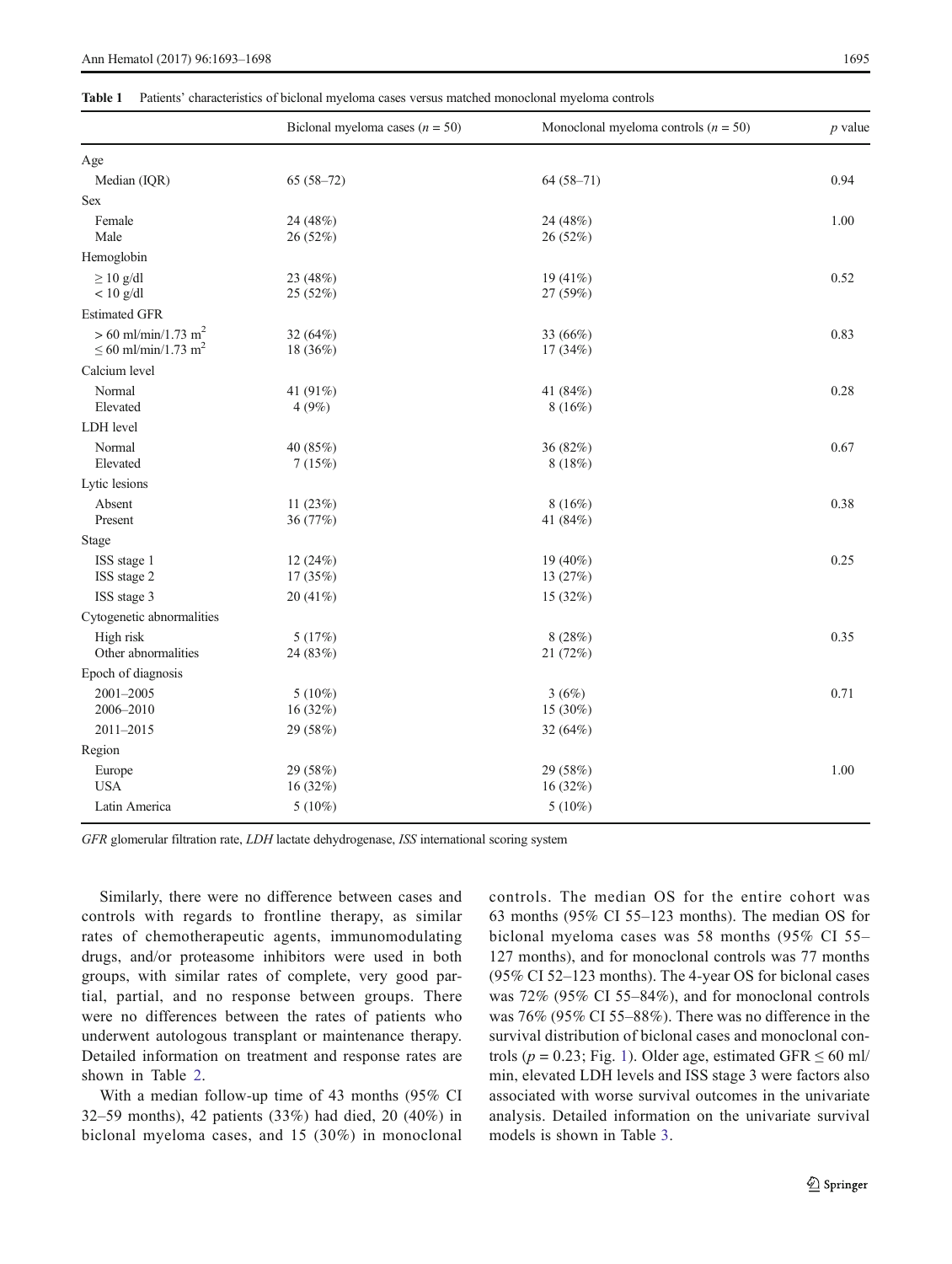<span id="page-3-0"></span>

|  |  |  |  |  | <b>Table 2</b> Frontline treatment and response in biclonal myeloma cases versus matched monoclonal myeloma controls |
|--|--|--|--|--|----------------------------------------------------------------------------------------------------------------------|
|--|--|--|--|--|----------------------------------------------------------------------------------------------------------------------|

|                                                 | Biclonal myeloma<br>cases $(n = 50)$ | Monoclonal myeloma<br>controls $(n = 50)$ | <i>p</i> value |
|-------------------------------------------------|--------------------------------------|-------------------------------------------|----------------|
| Frontline treatment                             |                                      |                                           |                |
| Chemotherapy + IMIDs<br>Chemotherapy + PIs      | 15 (30%)<br>13(26%)                  | 17(34%)<br>11 $(22%)$                     | 0.15           |
| $IMIDs + PIs$                                   | 7(14%)                               | 13 $(26%)$                                |                |
| $Chemotherapy + IMIDs + PIs$                    | $1(2\%)$                             | $1(2\%)$                                  |                |
| Chemotherapy only                               | 3(6%)                                | $0(0\%)$                                  |                |
| IMIDs only                                      | 8(16%)                               | 2(4%)                                     |                |
| PIs only                                        | 3(6%)                                | 6(12%)                                    |                |
| <b>ASCT</b>                                     | 19(38%)                              | 21(42%)                                   | 0.68           |
| Maintenance                                     | 4(8%)                                | $5(10\%)$                                 | 0.73           |
| Response to treatment                           |                                      |                                           |                |
| Complete response<br>Very good partial response | 12(26%)<br>12(26%)                   | 14 (28%)<br>12(24%)                       | 0.88           |
| Partial response                                | 16(34%)                              | 19 (38%)                                  |                |
| No response                                     | 7(15%)                               | $5(10\%)$                                 |                |

IMIDs immunomodulatory drugs, PIs proteasome inhibitors, ASCT autologous stem cell transplantation

### **Discussion**

To the best of our knowledge, this is the largest study to date retrospectively describing the characteristics and outcomes of 50 biclonal myeloma cases and comparing them to 50 monoclonal myeloma controls matched for age, sex, year of diagnosis, and participating center. Other clinical features such as anemia, renal dysfunction, hypercalcemia, and presence of lytic lesions were relatively well balanced between groups. Our study shows that when receiving similar treatment approaches (including ASCT), biclonal myeloma does not portend a worse or better prognosis than monoclonal myeloma.

In a previous study, biclonality was not associated with a faster progression rate towards active myeloma in patients



Fig. 1 Overall survival curves in biclonal myeloma cases versus matched monoclonal myeloma controls

with monoclonal gammopathy of undetermined significance [\[12](#page-4-0)]. Additionally, both clones appear to respond well to therapy. Although the dominant clone in almost all cases was responsible for relapse. However, no comparative analyses were performed against patients with monoclonal myeloma. Our study, argues against a difference in response and/or survival outcomes between patients with biclonal and monoclonal myeloma. Although not specifically balanced for treatment, our study did not show differences on how biclonal myeloma is being treated when compared to monoclonal controls, as similar rates of chemotherapy, immunomodulatory drugs, proteasome inhibitors, and/or autologous stem cell

Table 3 Univariate models for overall survival in patients with biclonal myeloma cases versus matched monoclonal myeloma controls

|                                | Univariate analysis |           |
|--------------------------------|---------------------|-----------|
|                                | HR (95% CI)         | $p$ value |
| Age                            | $1.04(1.00-1.09)$   | 0.04      |
| Male sex                       | $1.88(0.90 - 3.89)$ | 0.09      |
| Hemoglobin $\geq 10$ g/dl      | $1.42(0.64 - 3.13)$ | 0.38      |
| Estimated GFR $\leq 60$ ml/min | $2.43(1.20-4.93)$   | 0.01      |
| Elevated calcium               | $1.31(0.53 - 3.23)$ | 0.56      |
| Presence of lytic lesions      | $1.23(0.47-3.20)$   | 0.67      |
| Elevated LDH                   | $3.74(1.41 - 9.90)$ | 0.008     |
| ISS stage 2 vs. stage 1        | $1.01(0.43 - 2.42)$ | 0.98      |
| ISS stage 3 vs. stage 1        | $2.32(1.05 - 5.11)$ | 0.04      |
| Biclonal myeloma               | $1.54(0.76 - 3.10)$ | 0.23      |

HR hazard ratio, CI confidence interval, GFR glomerular filtration rate, ISS international scoring system, LDH lactate dehydrogenase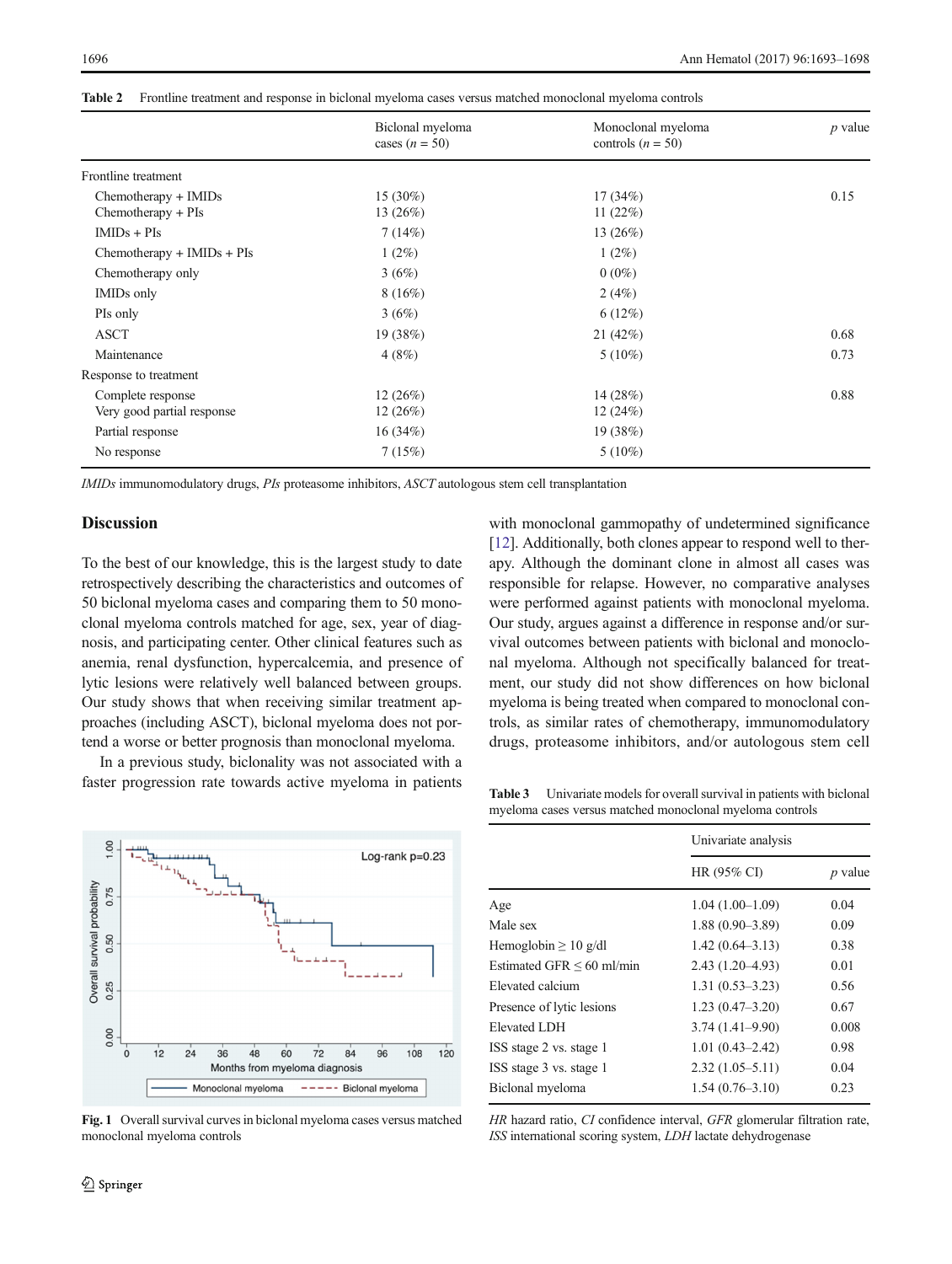<span id="page-4-0"></span>transplant (ASCT) were observed. Therefore, it is our recommendation that patients with biclonal myeloma should be treated identical to patients with monoclonal myeloma.

Recent studies have shown that myeloma is not composed of a single neoplastic clone but rather a collection of multiple subclones, which can develop by either natural progression of the disease or by the stress derived by continual exposure to therapy [\[13,](#page-5-0) [14](#page-5-0)]. The progression of myeloma was historically thought to follow a multistep linear process in which genomic hits are acquired sequentially, increasing genetic complexity. Next-generation sequencing (NGS) techniques, however, have shown that mutations in myeloma are present at different frequencies within a tumor sample. This finding has been defined as intraclonal heterogeneity and appears to be a relevant feature of myeloma. With these NGS techniques, an average five different major subclones can be detected at diagnosis in myeloma, and serial genomic analyses of samples collected at different points during disease progression have found that myeloma can progress following both linear and branching patterns [\[15](#page-5-0), [16](#page-5-0)]. A potential interesting research endeavor could focus on studying the patterns of genetic heterogeneity in cases of biclonal myeloma.

Our study, however, is not without limitations. The median follow-up time for the entire cohort was 3.5 years, which can be considered short. The short clinical follow-up could be a consequence of the heterogeneity of the patient cohorts that overlap almost two decades of treatment algorithms in five different countries. Nevertheless, a median follow-up time of 3.5 years could be clinically relevant, specifically to identify a group of patients who will succumb early in the course of the disease. Given the retrospective nature of our study, it is possible that selection bias could have been introduced. To mitigate this limitation, the cases and controls were adequately matched for age, sex, year of diagnosis, and participating center. With a sample size of 50 biclonal cases and 50 monoclonal controls, our study could have been underpowered to show a difference in survival between groups. However, with our sample size, we had 80% power of identifying a statistically significant difference in survival at 4 years, assuming 75% survival rate in one group and 50% survival rate in the other group. In our study, biclonal and monoclonal cases has a 4 year OS of 74 and 72%, respectively. Finally, studies like ours usually suffer from missing data. In our study, specifically, the rate of missing data was 10% or lower with exception of cytogenetic abnormalities in which missing data was over 30%. For this reason, we excluded this factor from study analysis.

In conclusion, the presence of a second clone in myeloma patients does not seem to affect response rates to frontline treatment or survival rates. Open questions remain with regard to intrinsic biological and/or genetic characteristics of the two clones present and how they may affect aggressiveness of subsequent relapses.

#### Compliance with ethical standards

Conflict of interest The authors declare that they have no conflict of interest.

## References

- 1. Rajkumar SV, Dimopoulos MA, Palumbo A, Blade J, Merlini G, Mateos MV, Kumar S, Hillengass J, Kastritis E, Richardson P, Landgren O, Paiva B, Dispenzieri A, Weiss B, LeLeu X, Zweegman S, Lonial S, Rosinol L, Zamagni E, Jagannath S, Sezer O, Kristinsson SY, Caers J, Usmani SZ, Lahuerta JJ, Johnsen HE, Beksac M, Cavo M, Goldschmidt H, Terpos E, Kyle RA, Anderson KC, Durie BG, Miguel JF (2014) International Myeloma Working Group updated criteria for the diagnosis of multiple myeloma. Lancet Oncol 15(12):e538–e548. doi:[10.1016/](http://dx.doi.org/10.1016/S1470-2045(14)70442-5) [S1470-2045\(14\)70442-5](http://dx.doi.org/10.1016/S1470-2045(14)70442-5)
- 2. Kumar SK, Dispenzieri A, Lacy MQ, Gertz MA, Buadi FK, Pandey S, Kapoor P, Dingli D, Hayman SR, Leung N, Lust J, McCurdy A, Russell SJ, Zeldenrust SR, Kyle RA, Rajkumar SV (2014) Continued improvement in survival in multiple myeloma: changes in early mortality and outcomes in older patients. Leukemia 28(5): 1122–1128. doi[:10.1038/leu.2013.313](http://dx.doi.org/10.1038/leu.2013.313)
- 3. Rajkumar SV (2016) Multiple myeloma: 2016 update on diagnosis, risk-stratification, and management. Am J Hematol 91(7):719–734. doi[:10.1002/ajh.24402](http://dx.doi.org/10.1002/ajh.24402)
- 4. Wadhera RK, Kyle RA, Larson DR, Dispenzieri A, Kumar S, Lazarus HM, Rajkumar SV (2011) Incidence, clinical course, and prognosis of secondary monoclonal gammopathy of undetermined significance in patients with multiple myeloma. Blood 118(11): 2985–2987. doi:[10.1182/blood-2011-04-349175](http://dx.doi.org/10.1182/blood-2011-04-349175)
- 5. Graziani MS, Lippi U (1986) Multiple myeloma with serum IgM kappa and Bence Jones lambda biclonal gammopathy. Clin Chem 32(12):2220–2221
- 6. Smith L, Barlogie B, Alexanian R (1986) Biclonal and hypodiploid multiple myeloma. Am J Med 80(5):841–843
- 7. Pizzolato M, Bragantini G, Bresciani P, Pavlovsky S, Chuba J, Vidal R, Rostagno A, Ghiso J (1998) IgG1-kappa biclonal gammopathy associated with multiple myeloma suggests a regulatory mechanism. Br J Haematol 102(2):503–508
- 8. Bakta IM, Sutarka IN (2000) Biclonal gammopathy in multiple myeloma: a case report. Gan To Kagaku Ryoho 27(Suppl 2):544–548
- 9. Chen ZW, Kotsikogianni I, Raval JS, Roth CG, Rollins-Raval MA (2013) Biclonal IgD and IgM plasma cell myeloma: a report of two cases and a literature review. Case Rep Hematol 2013:293150. doi: [10.1155/2013/293150](http://dx.doi.org/10.1155/2013/293150)
- 10. Banerjee A, Pimpalgaonkar K, Christy AL (2016) A rare case of multiple myeloma with biclonal gammopathy. J Clin Diagn Res 10(12):BD03–BD04. doi[:10.7860/JCDR/2016/22466.8984](http://dx.doi.org/10.7860/JCDR/2016/22466.8984)
- 11. Durie BG, Harousseau JL, Miguel JS, Blade J, Barlogie B, Anderson K, Gertz M, Dimopoulos M, Westin J, Sonneveld P, Ludwig H, Gahrton G, Beksac M, Crowley J, Belch A, Boccadaro M, Cavo M, Turesson I, Joshua D, Vesole D, Kyle R, Alexanian R, Tricot G, Attal M, Merlini G, Powles R, Richardson P, Shimizu K, Tosi P, Morgan G, Rajkumar SV, International Myeloma Working G (2006) International uniform response criteria for multiple myeloma. Leukemia 20(9):1467–1473. doi:[10.1038/sj.](http://dx.doi.org/10.1038/sj.leu.2404284) [leu.2404284](http://dx.doi.org/10.1038/sj.leu.2404284)
- 12. Mullikin TC, Rajkumar SV, Dispenzieri A, Buadi FK, Lacy MQ, Lin Y, Dingli D, Go RS, Hayman SR, Zeldenrust SR, Russell SJ, Lust JA, Leung N, Kapoor P, Kyle RA, Gertz MA, Kumar SK (2016) Clinical characteristics and outcomes in biclonal